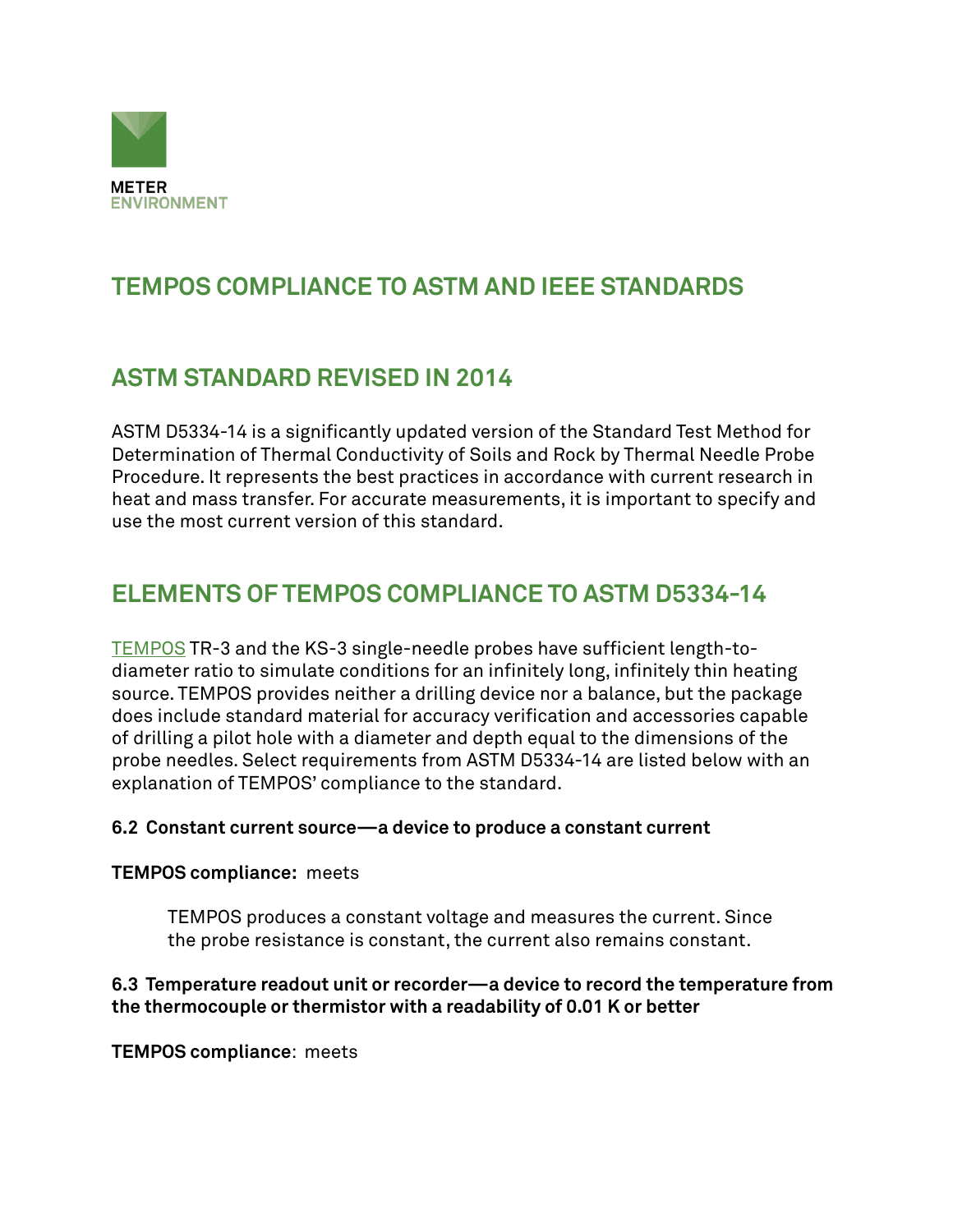TEMPOS measures temperature with a resolution of 0.001 K.

### **6.4 Voltage-Ohm-Meter (VOM)—a device to read voltage and current to the nearest 0.01 V and 0.01 A**

### **TEMPOS compliance:** meets

TEMPOS uses a linear voltage regulator that precisely regulates voltage instead of measuring but is capable of reading voltage to the nearest 0.01V. TEMPOS reads current to better than the nearest 0.01 milliamp.

### **6.5 Timer—a clock, stopwatch, digital timer, or integrated electronic timer capable of measuring to the nearest 0.1 s or better for the duration of the measurement**

### **TEMPOS compliance:** meets

TEMPOS measures time to better than the nearest 0.01 second.

### **8.1 The thermal needle probe apparatus shall be calibrated before its use. Perform calibration by comparing the experimental determination of the thermal conductivity of a standard material to its known value.**

### **TEMPOS compliance:** meets

TEMPOS calculates thermal conductivity by measuring the power to the heater and the resulting changes in temperature and then applying principles of thermodynamics. We validate each sensor using a standard of known conductivity. We do not compute a calibration factor. The user can take the readings in likely calibration standards and apply a correction, but this will make the reading worse if the differences in media diffusivity are not taken into account.

**8.1.1 All subsequent measurements with the thermal needle probe apparatus shall be multiplied by C before being reported. Although calibration is mandatory, it is especially important with large diameter needle probes (that is, d > 2.54 mm) where departures from the assumption of an infinitely thin probe cause potentially significant differences in estimation of the thermal conductivity due to nonnegligible heat storage and transmission in the needle probe itself.**

**TEMPOS compliance:** partial (requires external user action)

This adjustment needs to be computed and applied by the user, so that the user can be fully apprised of the effect. Again, METER does not recommend applying a calibration. TEMPOS does not compute, store, or apply a calibration factor.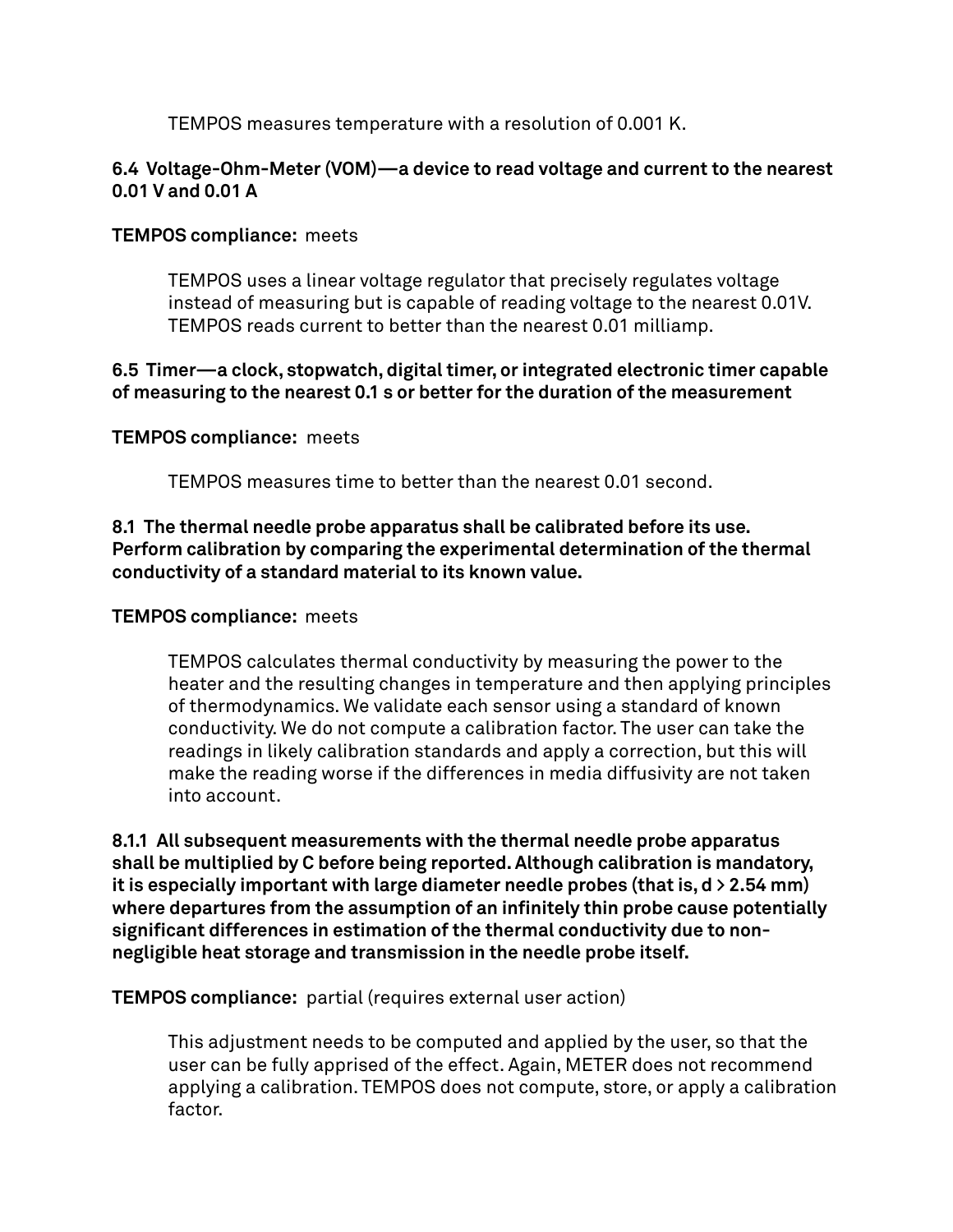**8.3 Calibration standard—one or more materials with known values of thermal conductivity in the range of the materials being measured, which is typically 0.2 < ʎ < 5 W/m·K. Suitable materials include dry Ottawa sand, Pyrex 7740, fused silica, Pryoceram 9606 (3), glycerine (glycerol) with a known thermal conductivity of 0.286 W/(m·K) at 25 °C (3), or water stabilized with 5 g agar per litre (to prevent free convection) with a known thermal conductivity of 0.607 W/m·K at 25 °C (3). (See Annex A2 for details on preparation of calibration standards.) The calibration standard shall be in the shape of a cylinder. The diameter of the cylinder shall be at least 40 mm or 10 times the diameter of the thermal needle probe, whichever is larger, and the length shall be at least 20 % longer than the needle probe. On solid specimens, a hole is drilled along the axis of the cylinder to a depth equivalent to the length of the probe. The diameter of the hole shall be equal to the diameter of the probe so that the probe fits tightly into the hole. For drilled specimens, the probe shall be coated with thermal grease to minimize contact resistance.**

### **TEMPOS compliance:** meets

TEMPOS probes are validated in a 6 cm diameter, 120 mm long cylinder of glycerine.

**8.4 The measured thermal conductivity of the calibration specimen must agree within one standard deviation of the published value of thermal conductivity, or with the value of thermal conductivity determined by an independent method.**

### **TEMPOS compliance:** unknown

ASTM D5334-14 does an inadequate job of defining the "standard deviation of the published value of thermal conductivity." If this statement is taken to mean the standard deviation of the thermal conductivity values yielded by repeated measurements with the device, then inherently unstable measurement devices will be more likely to meet the standard than higher quality devices. If this statement is taken to mean the standard deviation of a reference value published in the literature, then it will be impossible to quantify as reference values do not specify a standard deviation.

### **9.4 Apply a known constant current, for example, equivalent to 1.0 A, to the heater wire such that the temperature change is less than 10 K in 1000 s. TEMPOS compliance:** meets

The current is constant in that it does not change for the duration of the reading, and the current is the same from one reading to the next for a given sensor. The TEMPOS does not verify the temperature rise for each reading. Typical temperature rise for a TR-3 needle over 300 seconds at maximum power in dry silica sand is 4.3 K. Because of the logarithmic nature of the heating curve, the temperature change in 1000 seconds will be less than 10 K.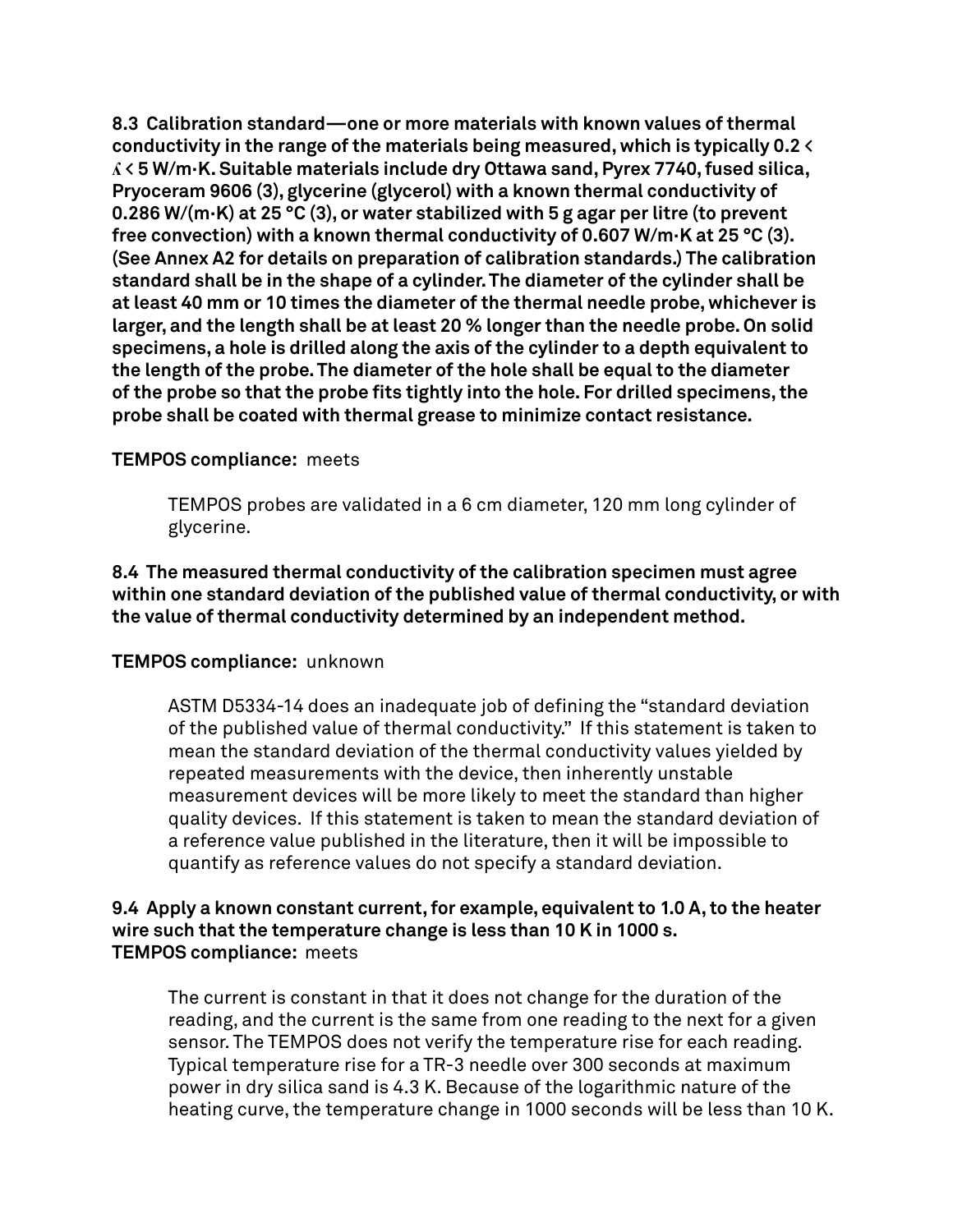Typical temperature rise for a KS-3 needle over 300 seconds at maximum power in dry silica sand is 10.9 K. At low power, the KS-3 needle's temperature rise is compliant in dry silica sand. (Note: Dry silica sand is selected as the medium in these examples because of its low conductivity).

The intention of this requirement is to ensure that the temperature change is large enough to measure accurately for precise calculations, but large enough to affect the properties of the medium. TEMPOS includes a low heat mode for low-conductivity media.

**9.5 Record time and temperature readings for at least 20 to 30 steps throughout the heating period. The total heating time should be appropriate to the thermal needle probe size. For a small diameter needle (that is, d < 2.54 mm), a 30- to 60-second heating duration is sufficient to accurately measure thermal conductivity.**

### **TEMPOS compliance:** meets

TEMPOS employs two heating profiles for single-needle probes. In ASTM/IEEE mode the reading duration can be set to five or ten minutes, half of which is heating time. 30 temperature measurements are taken during the heating time. This is longer than the ASTM recommendation but is necessary for accurate readings when using the Infinite Line Heat Source (ILHS) model.

In other modes (Soil, Rock, and Conductivity), the needle heats for the entire 60-second reading duration. 60 temperature readings are taken during that time. The reference model for these modes employs an adjustable start time, which permits accurate results with lower read times.

**10.2.3 The data included in the analysis shall be evenly spaced with the logarithm of time (X-axis). If data are collected in even time increments and subsequently plotted on a log time scale, then the distribution becomes uneven, biasing the analysis too heavily toward the long term of the testing period.**

**TEMPOS compliance:** partial (requires external user action)

TEMPOS does not evenly distribute the temperature measurements with the logarithm of time when making calculations. We have not recognized any problems from distributing temperatures evenly in time. TEMPOS provides all data for the user to select temperature measurements according to any desired profile.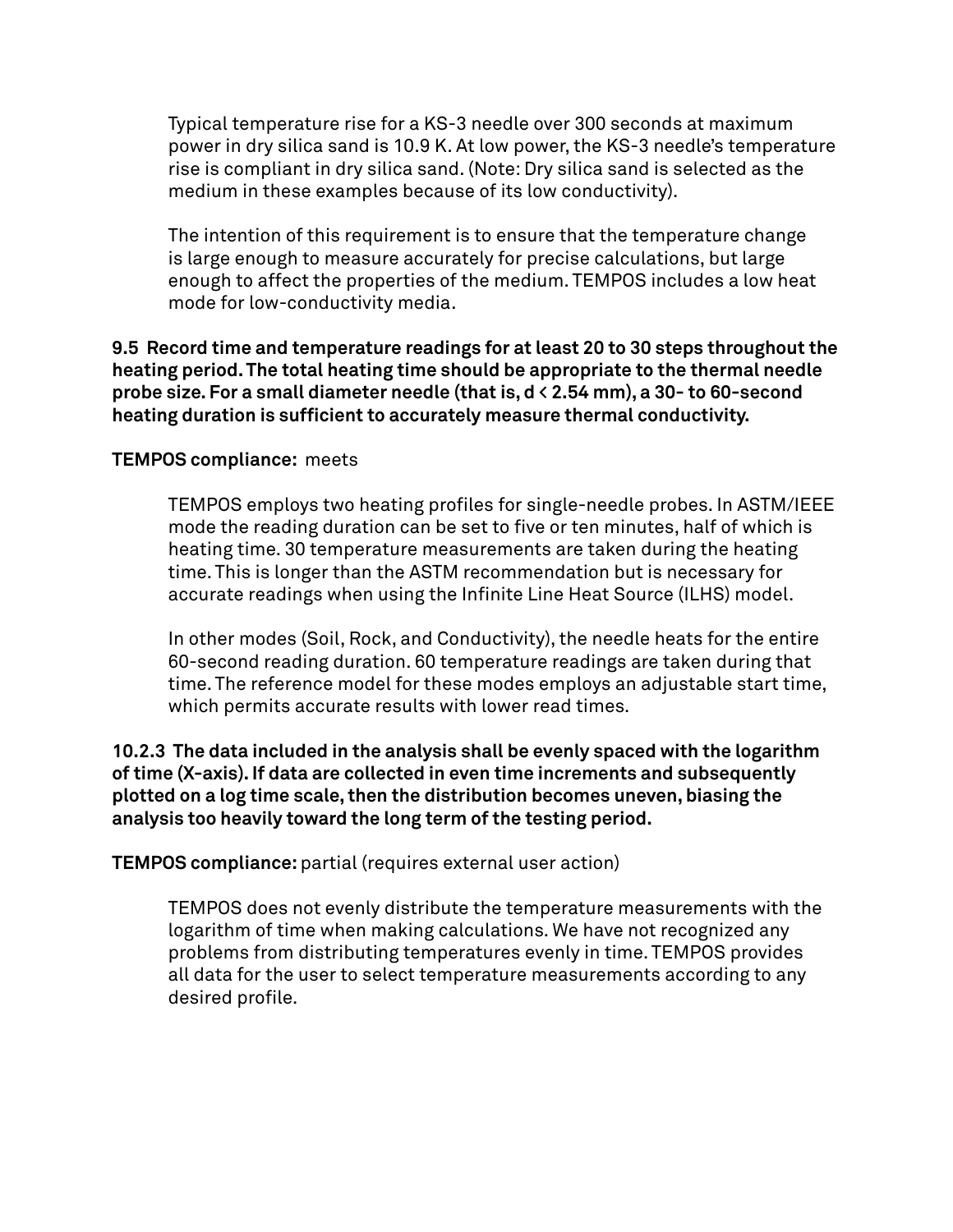### **TEMPOS COMPLIANCE TO IEEE STANDARD 442/D3**

The IEEE updated 442-03 to IEEE 442/D3 in 2017. It is still a draft revision, but it is considered to be a final draft. The previous thorough consideration and revision were in 1981. The theory and techniques called out in the new revision remain mostly unchanged, and TEMPOS complies with all theoretical assumptions upon which IEEE 442/D3 is based.

As the IEEE continues to update this standard, it may be advisable to specify and follow ASTM 5334-14, which better represents current state-of-the-art theory and practice in heat and mass transfer. Inaccuracies may result from explicitly following the field probe dimensions and probe heating times outlined in IEEE 442/D3, as explained below.

# **TEMPOS COMPLIANCE WITH IEEE P442TM/D3**

METER has developed TEMPOS to provide accurate thermal property measurements of soils, backfill, concrete, and a host of other materials.

TEMPOS includes an ASTM/IEEE mode that intends to meet the IEEE 442/ D3 standard as closely as possible without compromising the accuracy of the measurements, acknowledging that the laws of soil physics are certain and inviolable, and measurements can be accurate only by recognizing the bounds set by nature. METER recommends using the other TEMPOS modes that use improved methods for measuring conductivity and diffusivity because they are faster and more accurate. However, for applications that still require IEEE compliance, TEMPOS is compliant with the IEEE 442/D3 standard, with the exception of the selfcontradicting guidance IEEE 442/D3 gives in regard to needle specification.

Select requirements from IEEE 442/D3 are listed below with an explanation of TEMPOS' compliance to the standard.

# **FACTORS INFLUENCING MEASUREMENTS (PAGE 12, SECTION 3.1)**

**Bullet 1: "Migration of the soil moisture away from the probe during the test can result in higher soil thermal resistivity measurements. This migration may be significant and normally takes place when the input power per unit length of the probe is sufficiently high to drive the moisture away from the probe."**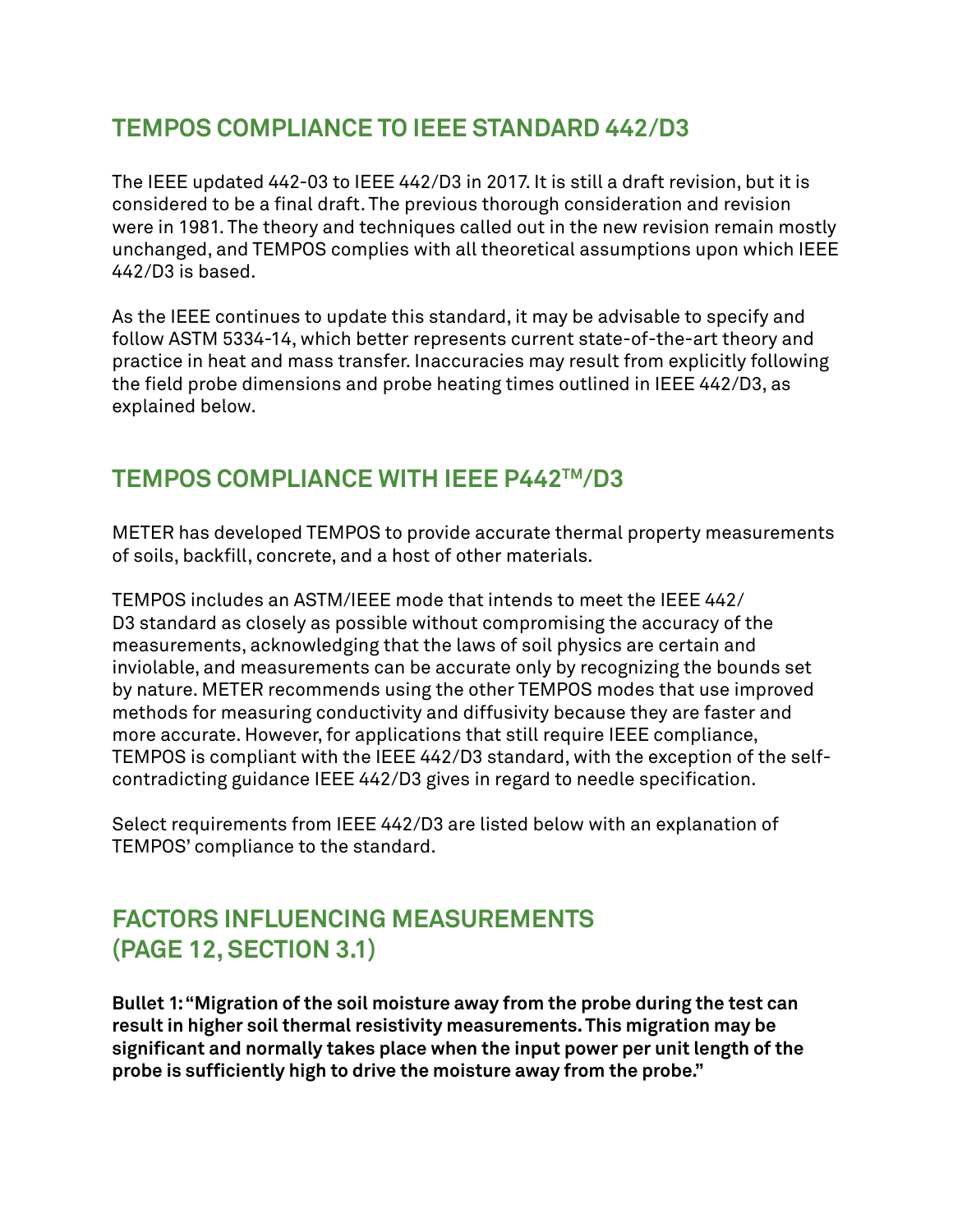#### **TEMPOS compliance:** N/A

No requirement is specified; however, TEMPOS makes every effort to avoid this pitfall by employing a low probe power input and a shorter heating time. Lower probe power input results in a smaller temperature rise, so TEMPOS needs high-resolution temperature measurements in order to make an accurate reading.

**Bullet 5: "Power supply stability shall be maintained throughout the test. The power dissipated in the probe shall be controlled so that variation in the magnitude of heat flux is kept within ±1%."**

### **TEMPOS compliance:** meets

Heat flux, or heat transfer per rate unit area, is calculated from the heat transfer rate, *Q*, and the Area *A. A* is constant for the TEMPOS system; *Q* is measured in units of energy per unit time, such as BTU/hr or Watts. The formula for the heat transfer rate is *Q=I²R*, where *I* is the current and *R* is the resistance of the probe heater. The current '*I*' is the only component of *Q* that varies over the course of a measurement; power varies with *I²*. Measured values of power variation over a reading follow:

|                        | <b>Average</b> | <b>Maximum</b> |  |
|------------------------|----------------|----------------|--|
| <b>Power Variation</b> | ±0.041%        | $±0.306\%$     |  |

**Table 1.** Measured values of power variation over a reading

# **LABORATORY THERMAL PROBE (PAGE 13, SECTION 4.2.1)**

### **"Laboratory measurements use a small stainless steel probe with length to diameter ratio of 50 to 1."**

**TEMPOS compliance:** not met, but TEMPOS KS-3 and TR-3 needles are closer than reference examples provided in IEEE 442/D3.

For conductivity calculation techniques to be effective, a probe needs to approximate a line heat source or an infinitely thin and infinitely long sensor. IEEE 442/D3 apparently judges that a length to diameter ratio of 50:1 is ideal to approximate this theoretical model; however, neither of the examples in the specification has a 50:1 ratio. The laboratory example in section 6.2, Figure 1, has an aspect ratio of 37.5:1. Annex B single-sensor laboratory probe has a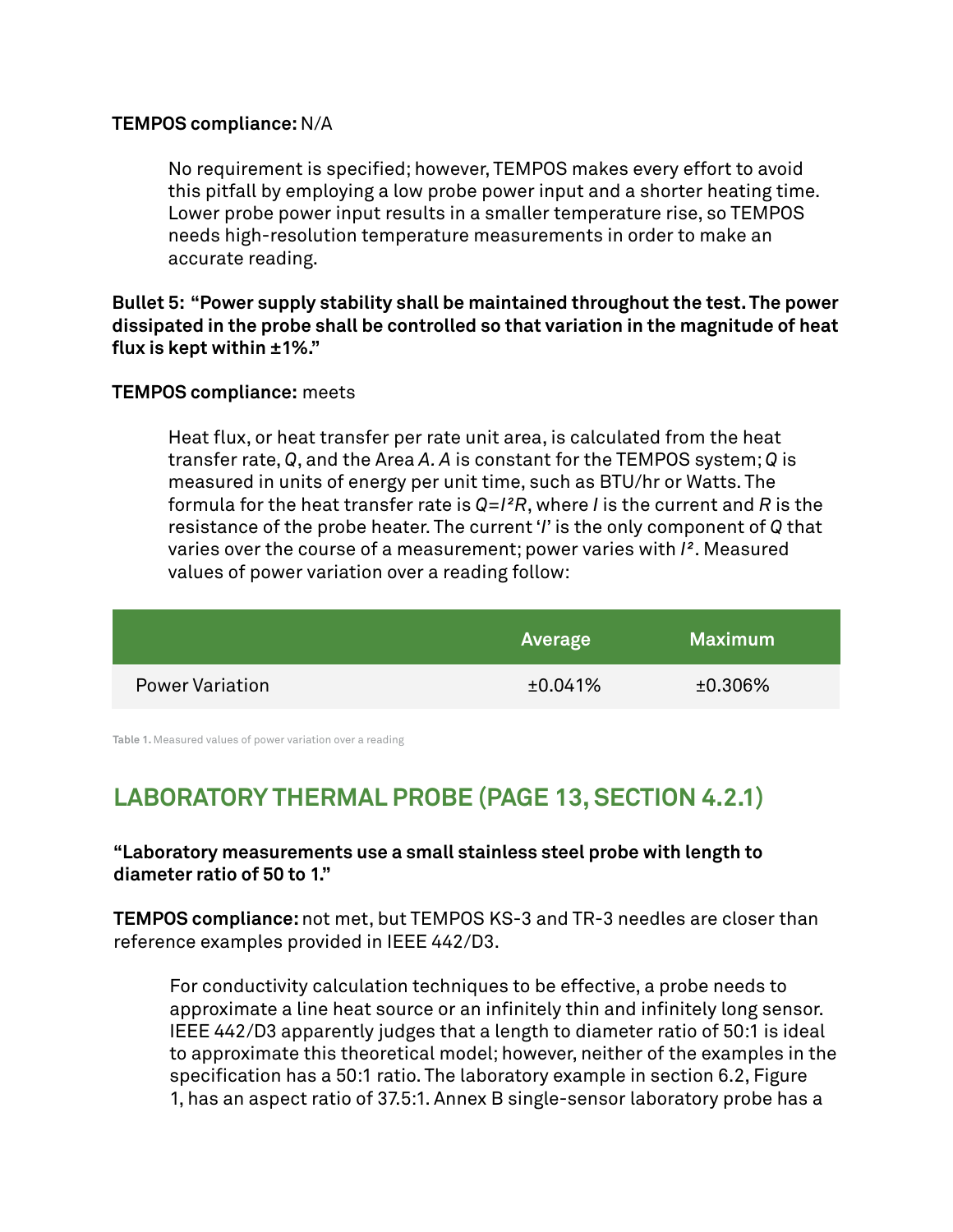ratio of 67:1. TEMPOS uses the TR-3 and the KS-1 for measurements requiring IEEE compliance, which have aspect ratios of 41.7:1 and 46.2, respectively. These values fall between the two examples in the IEEE specification and are nearer to 50:1.

Length/diameter ratios are listed below for all TEMPOS probes. Note that field probes (e.g., the METER RK-3) have no recommended ratio of length to diameter. All TEMPOS probes are made from stainless steel.

| <b>Needle</b>   | IEEE-1 | IEEE-2 | $TR-3$ | $KS-3$ | $RK-3$ |
|-----------------|--------|--------|--------|--------|--------|
| Length (mm)     | 100    | 120    | 100    | 60     | 60     |
| Diameter (mm)   | 1.5    | 3.2    | 2.4    | 1.3    | 3.9    |
| Length/Diameter | 67:1   | 37.5:1 | 41.7:1 | 46.2:1 | 15.4:1 |

**Table 2.** Length/diameter ratios for all TEMPOS probes

### **POWER SUPPLY/POWER MONITOR (PAGE 14, SECTION 4.2.2)**

**"An adjustable regulated DC power supply is required with the capability of providing at least 20 Watts. Alternatively, power meter (digital or analog) of up to 20 Watts can be used in place of power supply for the power input to the thermal probe."**

#### **TEMPOS compliance:** meets

This IEEE requirement is perhaps incomplete and inadequate. Power is computed as the product of Voltage and Current, or Voltage² divided by the resistance. The TEMPOS power supply is capable of providing 20 Watts into a 1.25 W resistance (Voltage<sup>2</sup>/Resistance =  $5^2/1.25 = 25/1.25 = 20W$ ).

With regard to the stated alternative of using a power meter, we are not exactly sure what that means. TEMPOS measures (meters) the power input to the thermal probe, which power meter is up to (but never exceeding) 20 W. It appears that TEMPOS also meets the alternative requirement.

More importantly, the power capacity/metering requirement and the calculation of power are largely irrelevant. The power per unit probe length is the important parameter, as addressed with the compliance to section 5.2.2.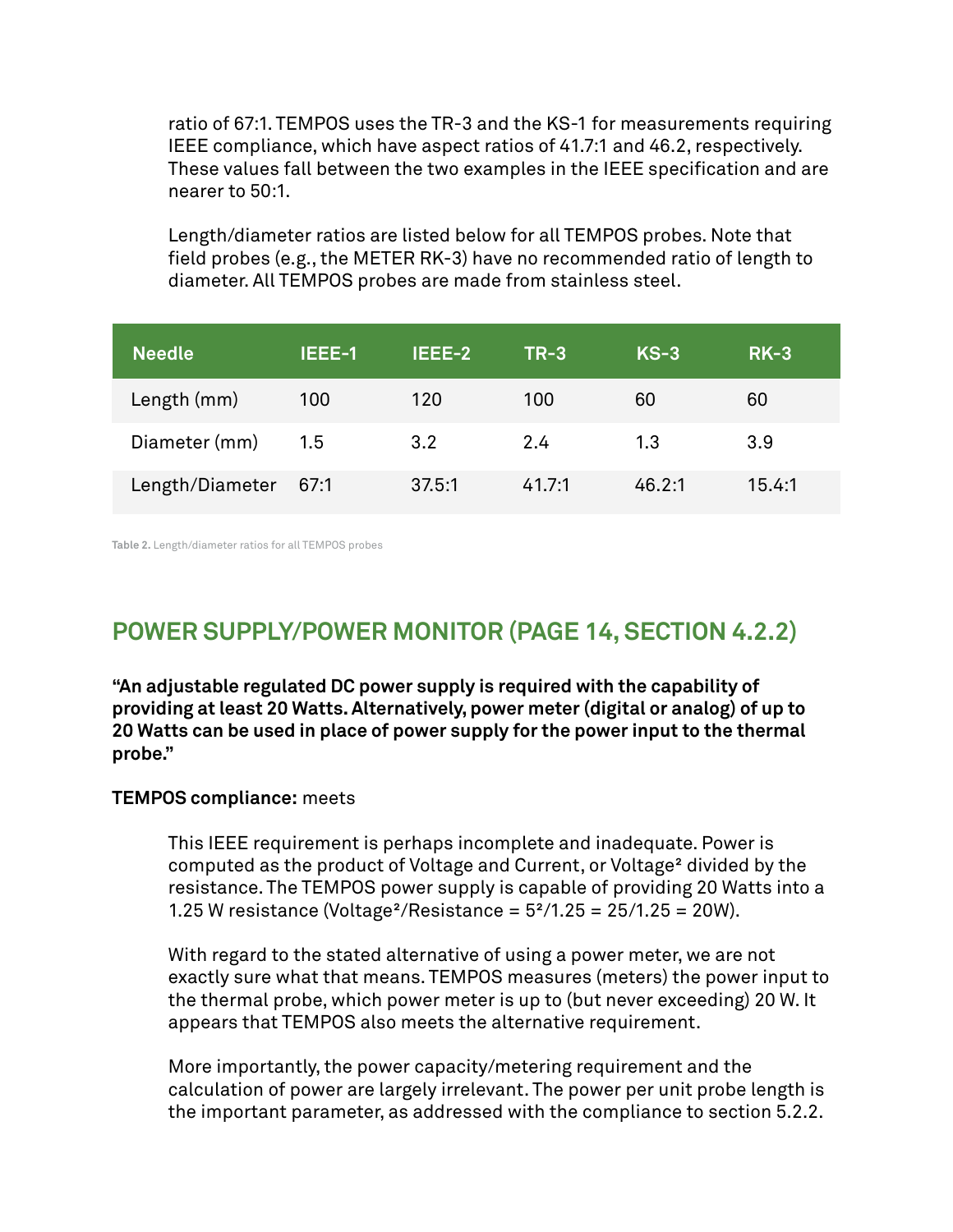### **TEMPERATURE MONITOR (PAGE 14, SECTION 4.2.3)**

### **"A multipoint portable digital instrument designed to measure temperature with a resolution of better than 0.1 °C is preferred for lab use."**

### **TEMPOS compliance:** meets

TEMPOS is portable and digital. The temperature-measuring circuitry in TEMPOS and the thermistor used in all TEMPOS probes work together to measure temperature with a resolution of better than 0.001 °C.

We are not sure what 'multipoint' means. Our best guess is that it harks back to 1960's vintage strip chart recorders. TEMPOS is not multipoint in any way we can reasonably justify, but it does have the desired temperature resolution.

### **TEST PROCEDURE FOR LABORATORY PROBE (PAGE 16, SECTION 5.2.2)**

**"An input of between 10 W/m and 30 W/m is usually applied to the thermal probe. The heat input selection depends on the resistivity of the soil…"**

### **TEMPOS compliance:** meets

Note the use of the word "usually", in place of a strict requirement. TEMPOS applies a current to the TR-3 sensor of 82 mA to 90 mA (depending on the properties of the particular probe) or 4.1 W/m to 4.5 W/m. TEMPOS' low power improves on the lower end of the suggested power level, to the end of avoiding the overheating pitfalls listed in IEEE 442/D3 section 3.1 Factors Influencing Measurements. High heat drives water in the soil away from the probe, distorting the reading. The temperature sensitivity of TEMPOS probes enables TEMPOS to make an accurate reading from the smaller temperature rise that results from a lower probe power input.

### **"…Temperature data is recorded at 15-second intervals for 10 minutes…."**

### **TEMPOS compliance:** meets

TEMPOS temperature data are recorded at ten-second intervals for ten minutes, exceeding the requirement. TEMPOS takes readings for ten minutes. The first five minutes is heating and the second five minutes is cooling. Each phase produces a slope that contributes to the final result.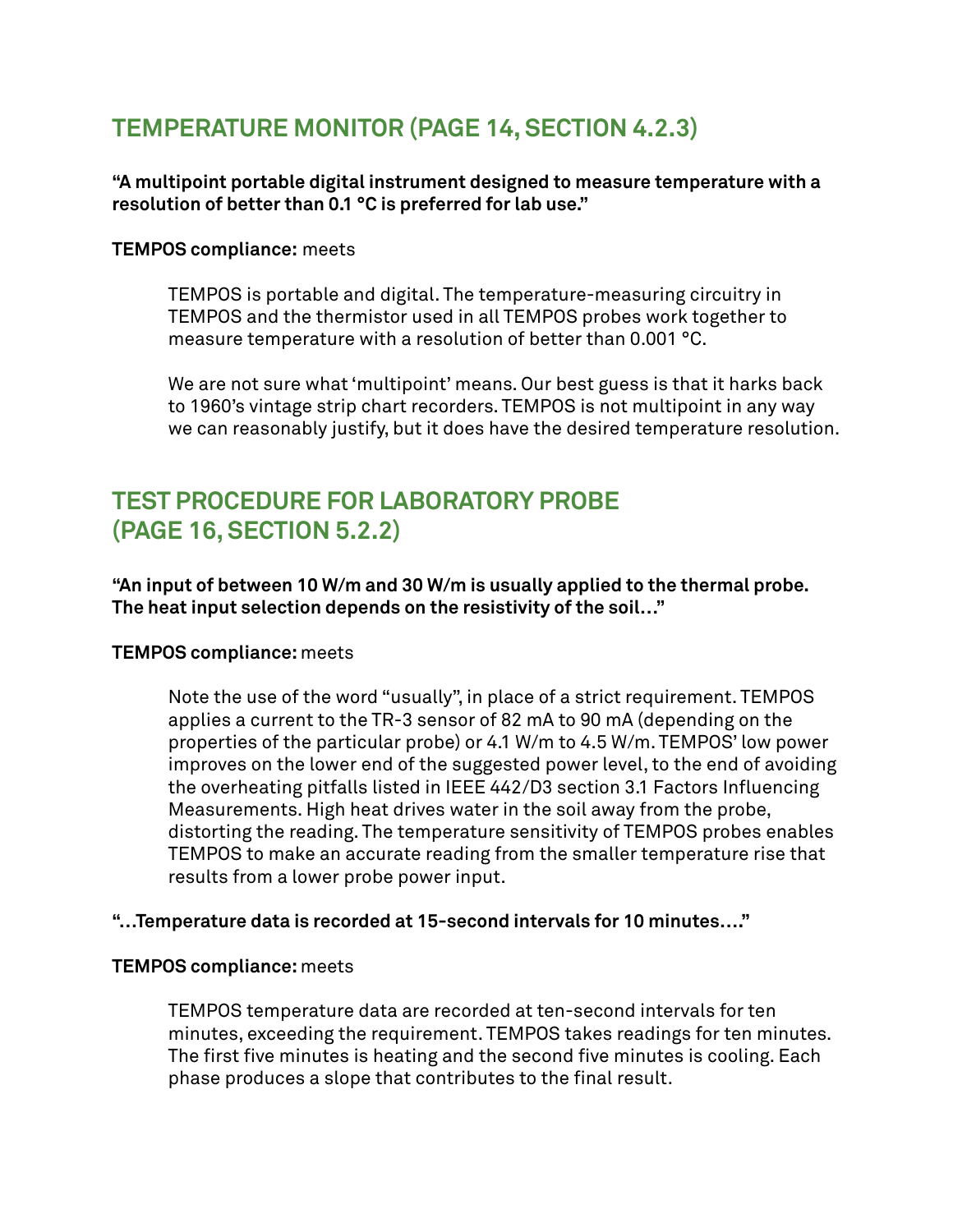**"…If at any time, the probe temperature reaches 25 °C above ambient soil temperature, the test should be terminated."**

**TEMPOS compliance:** meets

TEMPOS affords the user the opportunity to make an informed decision to discard a reading after viewing the result. TEMPOS does not check to ensure that the temperature rise does not exceed 25 °C. This check is unnecessary because of TEMPOS' low probe power input.

# **ANALYSIS OF TEST RESULTS (PAGE 17, SECTION 6)**

**"[ ] To simplify the resistivity calculations, extend the straight-line section of the curve to intersect at least one cycle on the semi-log graph. By recording the temperature change over one logarithmic cycle, the resistivity of the computation reduces to: …"**

### **TEMPOS compliance:** meets

The word choice makes extending "the straight-line section of the curve" an instruction, but for the sole sake of simplifying a calculation. This simplification is not necessary if the computer has the capability to calculate logarithms or if one uses least squares curve fits, a common practice in this century.

Note that the subsequent section, 6.1 Sample Calculation, paragraph 2, presents a completely different, superior method for calculating the conductivity/resistivity: least squares curve fitting. Modern computers lend themselves to the least squares curve fit method, eliminating the need to simplify computation by extending the length of the temperature measurement and thus enabling a shorter duration measurement. TEMPOS' highly accurate temperature measurement enables accurate results from shorter duration readings with lower temperature rises.

TEMPOS implements the least squares curve fitting method.

# **SAMPLE CALCULATION (PAGE 17, SECTION 6.1)**

**"[ ] It should be noted that since the time span required to make a field resistivity measurement is longer than when using a laboratory-scale probe, the time elapsed shown on the x-axis should be increased to at least 30 minutes."**

**TEMPOS compliance:** meets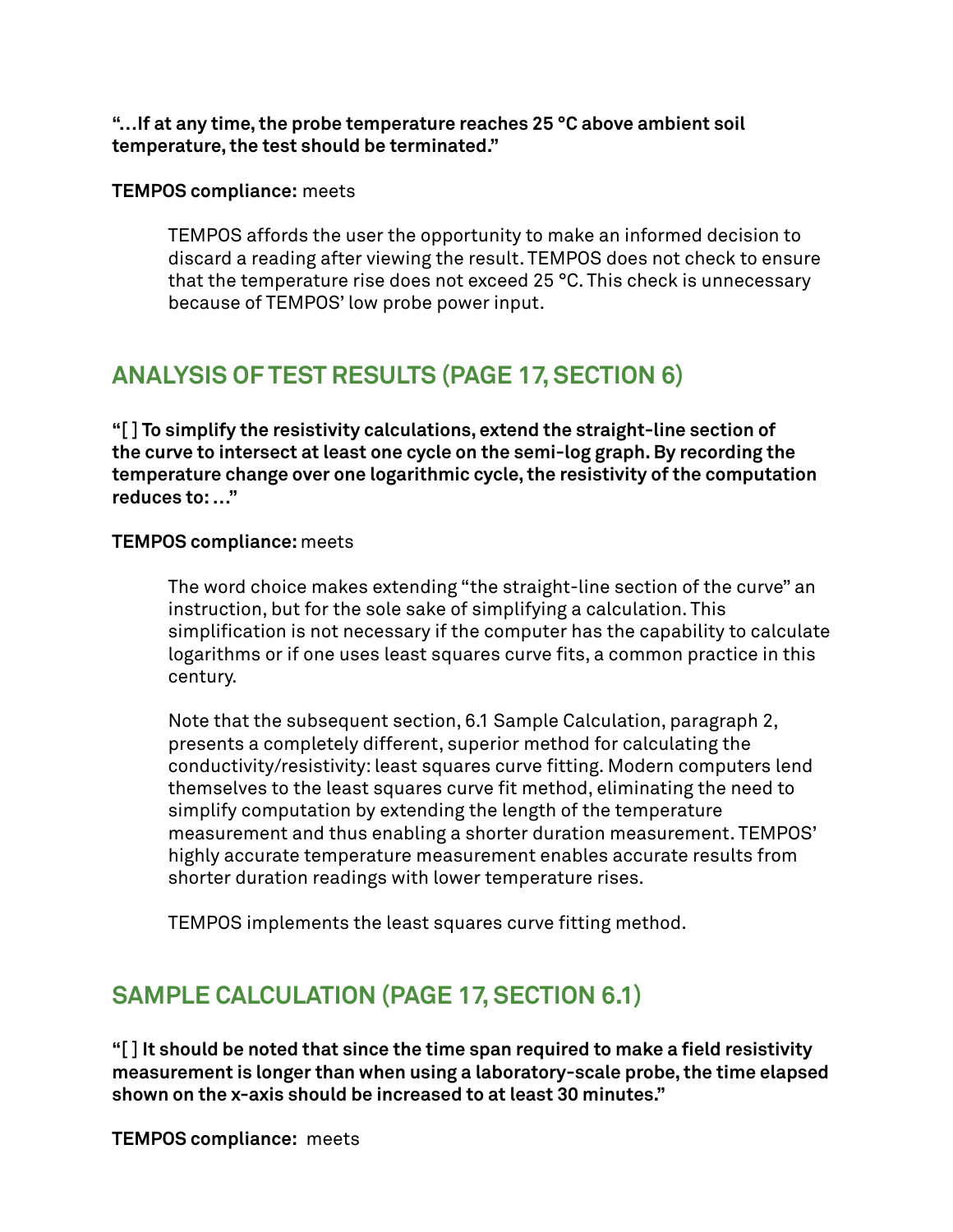METER does not recommend using field-scale probes. It is important to note that IEEE recommends that measurement duration depend on the probe parameters, rather than on the physical location of the measurement. The accuracy of TEMPOS measurements in ASTM/IEEE mode relies on probes that approximate a line heat source; thus, TEMPOS employs the shorter reading time associated with laboratory-scale probes.

Field measurement requirements are largely irrelevant for TEMPOS. Because IEEE P442/D3-defined field probes differ significantly from a line heat source, METER recommends using laboratory probes for taking readings in the field, as allowed by IEEE 442/D3 section 4.1.2. Laboratory test procedures follow laboratory equipment in accordance with IEEE 442/D3 section 6.1.

Thermal resistivity readings need to be short in order to avoid, or at least to minimize, environmental effects, and they need to be low power in order to avoid the concerns stated in IEEE 442/D3 section 3.1. In order to take short readings, probes also need to have a high-temperature sensitivity and resolution. METER testing has shown that the ambient temperature of a sample does not affect the reading; avoiding temperature drift in the sample is a comparatively larger concern for field measurements.

The following points may be moot if the laboratory procedure is followed, but they should be explicit.

### **EQUIPMENT REQUIRED FOR FIELD MEASUREMENTS (PAGE 13, SECTION 4.1)**

# **TEST PROCEDURE FOR FIELD PROBES (PAGE 15, SECTION 5.1)**

### **"5.1.2 d) Select a power that will give at least 3 °C to 4 °C temperature rise over approximately one logarithmic cycle of time … If the probe temperature reaches 50 °C at any time, the test should be terminated immediately."**

- 1. In saturated sandy loam, the TEMPOS TR-3 temperature rise is ~0.7 °C over one logarithmic period (period =  $e = 2.71828$ ). A 3 °C to 4 °C temperature rise measured with a precision of 0.1 °C, as specified in IEEE 442/D3 section 4.2.3, yields a less accurate reading than that from a 0.3 °C to 0.4 °C temperature rise measured with a precision of 0.001 °C such as the TEMPOS provides.
- 2. The maximum probe temperature (50 °C) should be specified relative to ambient temperature, not absolute. Step g) of section 5.1.2 contains an example appropriately limiting the temperature rise based on the ambient soil temperature.